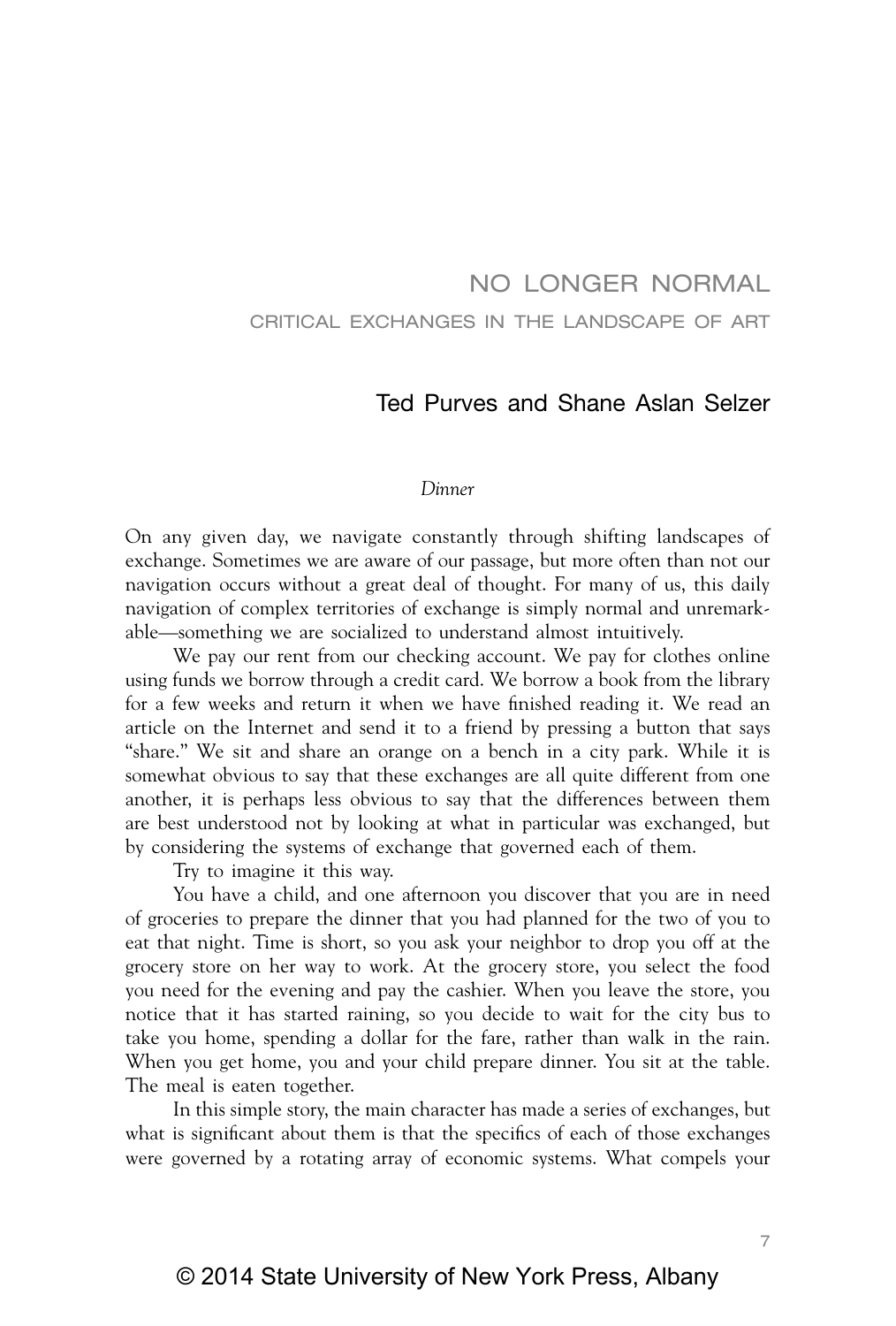neighbor to say yes when you ask for a ride to the grocery store? Why would you spend time and effort to prepare a meal and then give half of it away to a child, who did nothing to help produce it? Such questions reveal the workings of what is arguably the first, and oldest, economic system that we participate in, which is termed a *traditional* (or *social*) economy. This is a system governed, first and foremost, by participants who live in ongoing association with one another, originally in a village or a tribe, now, more commonly, in a family, or circle of friends, or a neighborhood. Such institutions as barter, favors, and filial obligations govern the primary mechanisms of exchange in a traditional economy. In our story above, this system of exchange is what sanctioned (and structured) the request of a ride from the neighbor, and it is the framework upon which the protagonist, as a parent, takes the responsibility to provide food for his or her child.

Why would a city or community have a bus, which drives along the street whether anyone is riding it or not? Why can someone ride it for miles and others for a few blocks, while both pay the same fare? These questions reveal a second system, which is termed a *redistributive* (or *command*) economy. In this system, resources, goods, and services are taken or levied from those who produce them by a state or governing entity, which then redistributes them to various areas of the society in accordance with goals and policies. In our story, it this redistributive economy that provided a city bus service (likely built with the proceeds from taxes) and set the price level for the one-dollar fare.

Why is a grocery store (which, for example, neither raises vegetables nor produces its own milk) able to concentrate so many varied foods into a single location? What determines the price that is paid for these varied goods, and why might these prices shift as products go on or off sale. A shop, or a market, exemplifies the system of the *capital* economy, where resources, goods, and services are exchanged in relation to abstract systems of exchange, such as money or currency. In capital economies both the resources and the currency can shift in value in relation to each other, due to either speculation and/or supply and demand. This "fluidity" of capital economies is what creates the possibility for investment, loaning, and wagering, as the shifting prices of the market allow for profits to be made simply by guessing which way values might shift. Again, we can refer to our story above, where the lone capital transaction was the purchase of food at the grocery store. Its price was set in relation to both the cost of the food for the market as well as the "overhead" costs associated with running the store (employee salaries, utility costs, etc.), and it also contained a certain level of profit added in, which is taken by the owner of the market.

It is generally agreed that the above systems are the three primary economic systems (or systems of exchange) that have evolved over the course of human history. As seen in our examples, an economic system is a method for producing, distributing, and consuming goods and services. No country (or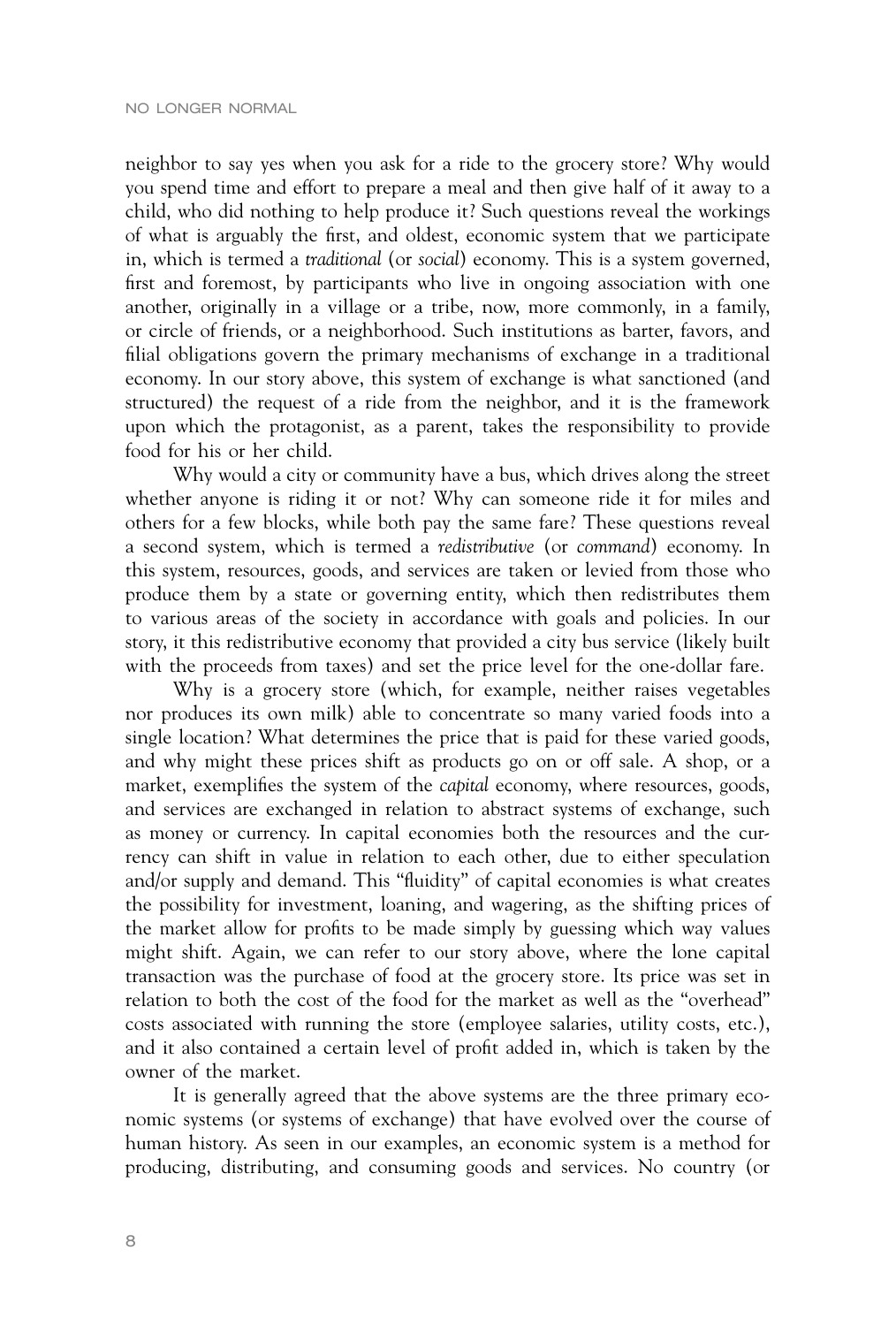city, or state) is governed by just one; most are controlled by a mixture of the three. It is important to note that economic systems not only encompass the *mechanisms* of exchange (e.g., currency or barter goods), but also incorporate the social institutions that govern and manage the production, distribution, and consumption of goods and services. This can mean tangible institutions such as a market, a bank, or the Federal Reserve, as well as intangible institutions such as marriages, community services, or a birthday party.

While the story details a series of fairly straightforward exchanges, it is worth noting that the shifts between economic systems means that even this simple set of encounters contains complexities of great interest as we move forward. The food, which is bought with currency, is later shared with another without any subsequent repayment. The trip from the store is the same distance either way, but it is "paid for" quite differently. Each of these systems contains its own rules, and the terms of exchange in one do not really transfer to any of the others. You would not usually consider charging your child money for the meal you prepared, any more than you would tell the bus driver that instead of paying the fare that you will give her a ride tomorrow.

# *Basketfill*

These systems of exchange are the ground upon which the artists' projects assembled and investigated in this book are constructed. It is the landscape that they occur within, as well as what they are attempting to make meaning of and from.

One such landscape can be found in the town of Nsukka, in southeast Nigeria. Once a small town, Nsukka has grown to become a cultural zone of over a million people, and the pressures of a rapidly shifting economy have resulted in a massive influx of internal migration as the population has moved from rural villages to urban areas in search of work and opportunity. It is there in this bustling town, the home to the University of Nigeria, that Amuche Ngwu-Nnabueze initiated the Sculpted Basket Project (SBP). In the most straightforward sense, SBP is an ongoing project that takes the form of workshops and community organizing while producing woven objects for exhibition, use, and exchange. Ngwu-Nnabueze wanted to address the potential overlap between the disappearance of traditional basket weaving and a major issue facing her community: waste removal. The growth of population in this area has far outpaced the local government's ability to provide basic infrastructure, which has resulted in a proliferation of open waste dumps full of unsorted throwaway materials, some degradable and some not.

Following an intensive series of meetings, first with the local community and subsequently with such institutional forces as the university and the municipal administrators, Ngwu-Nnabueze started holding workshops to teach traditional methods of basket weaving using reclaimed waste material, which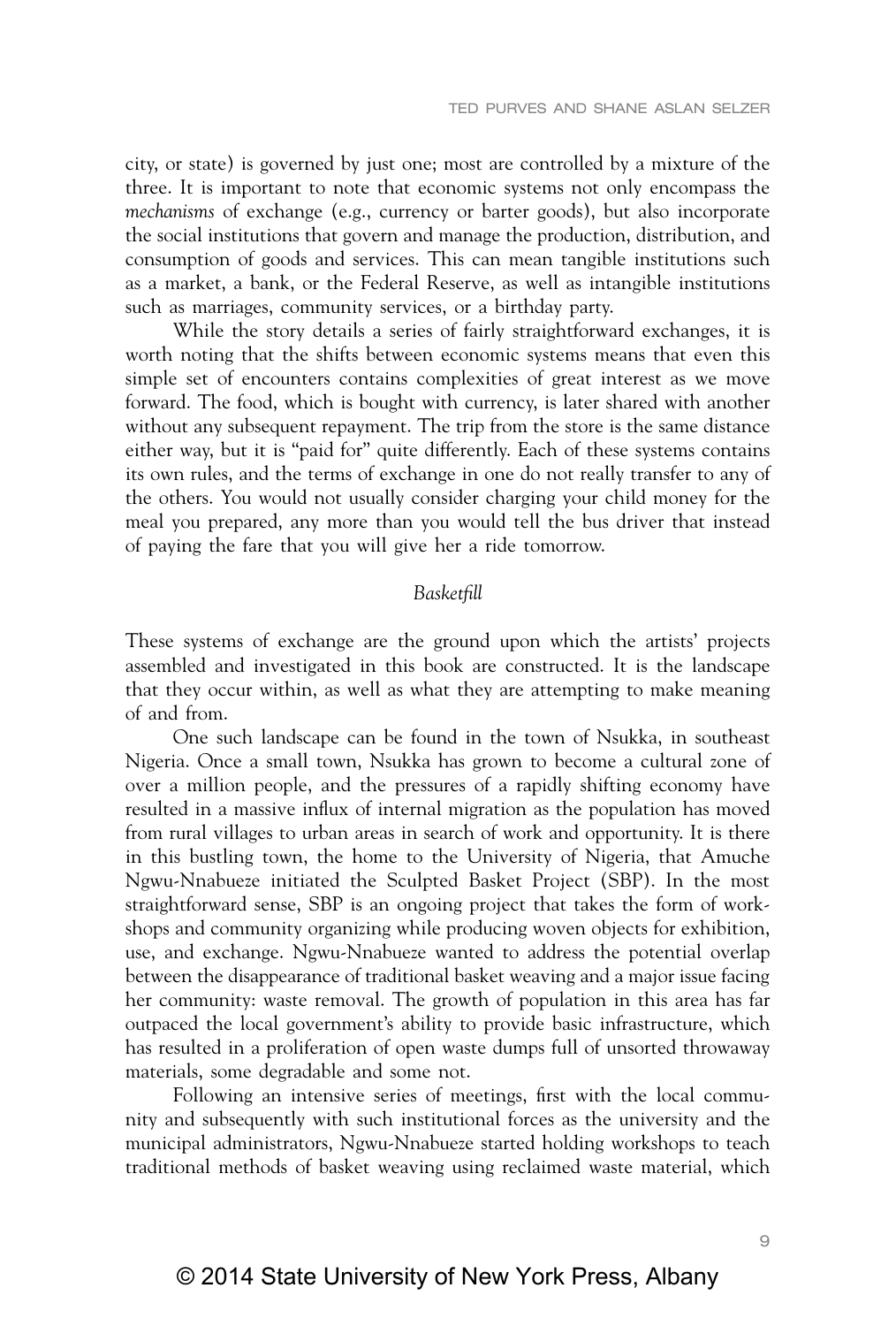would simultaneously raise awareness about environmental waste problems. The result is an ongoing social project that fuses waste separation, composting, and basket weaving, one that presents baskets as traditional, sustainable, functional replacements for plastic bags, plastic seats, and other items generally made from imported or unsustainable materials. It also proposes the revival of a somewhat dormant tradition of producing locally woven baskets as transporting vehicles, made from repurposed fabrics, plastics, wood, and metal found in the local dumps.

Ngwu-Nnabueze conceptualized the project to interpenetrate a variety of social groups as well as various local institutions. She first considered who the project might impact, and how those impacted might become personally involved in the project. This was largely determined by the population attending the initial workshops, and extended to the many roundtable meetings SBP held to pull in schools, churches, civil authorities, and public service agents. She then considered the various public institutions that the project would both intersect with and draw upon: sanitation systems, traditional methods of basket weaving, workshops, radio stations, and church bulletins. These forms were deliberately chosen to reflect and respond to the needs of those who were becoming personally involved in the project through regular attendance at the workshops. Out of these gatherings a campaign was launched to begin the sorting, recycling, and composting of waste.

SBP can broken down into a number of separate parts: a civic organization, a lobbying group of concerned citizens, as well as a craft project producing woven baskets using traditional techniques. But separating these elements of the project undermines its conceptual premise and devalues the leveraging of the various local systems of exchange that the project navigated between as it went from inception to action. By fusing the removal (or nonremoval) of waste, generally considered to be a part of a functioning redistributive economy, with a community-based workshop (part of a traditional/social economy), in the service of producing baskets (which are both reusable and saleable, and thus have an impact on the local market economy), the project attempts to harness together a series of disparate interests to create a tangible physical and social result. The fact that the project is also created as an art project adds an extra dimension, as the Sculpted Basket Project also has the potential to be considered by a nonlocal audience, through critical institutions of the art world such as exhibitions and publications (including this one). In this framework, the project also has the potential to be seen in a larger, critical discourse, one where its varied exchanges and the objects it produced also function symbolically.

# *#criticalexchanges*

This pulls into focus one of the key lenses of this book: *critical exchanges*. What are critical exchanges and what criteria might we put forward for understanding how they operate? Critical exchanges occur within works in which the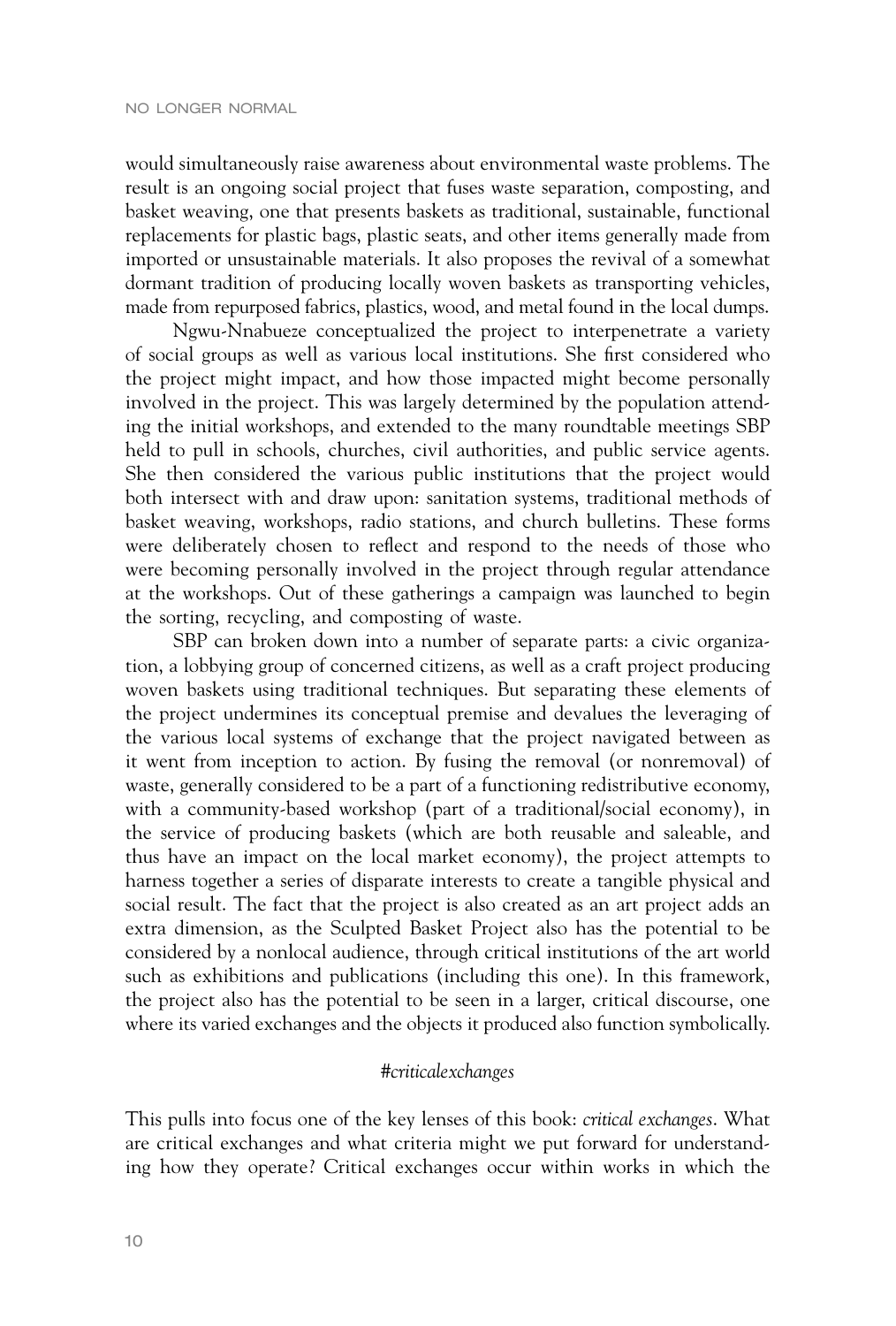participants (audience/collaborators/institutions) are made consciously aware of the *transfers* that occur within the work. They make visible the conditions and stakes that are required for the production of the work, and, at times, the participants may have a voice within the process and that voice could affect the ultimate outcome of the project. This awareness of the transfer(s) of power, of material, of resources, or knowledge, forms a core aspect of both the work itself and its attendant meanings. Rather than emphasizing process or production as the outcome, the exchange itself becomes the most important outcome identified through the project.

In 2002, Santiago Sierra initiated a new work entitled *Person Saying A Phrase*, in Birmingham, England. For this work, he hired a person begging for money on a busy shopping street to be filmed stating the following phrase: "My participation in this project could generate \$72,000 profit. I am paid  $\pounds 5$ " One point of this project is possibly to expose the myth that most participatory artworks are inherently generous, by showing ways that they are potentially self-serving and often profoundly unequal in terms of who benefits from their production. But there is a more pressing issue that is poetically brought to the surface by this work, namely, the terms or social contract engaged to produce works that are dependent on social interaction. When Sierra makes these terms transparent, he also puts them at the center of the work itself, asking questions about how value is determined during an exchange.

By asking his hired participant to recite the script about payment, Sierra ensures that the participant is also fully aware of the discrepancy in how his "work" is compensated, versus how Sierra's "work" may be later rewarded. Sierra does nothing to rectify this problem, and no solution is proposed. But the issue is made public, and that becomes the core of the work. The video produces an uncomfortable scenario for its viewers about privilege and access. It points back to Sierra himself as a conscious party to this inequality and the hired participant as a disempowered subject, one who is participating in the exchange for small monetary gain rather than refusing the terms of the exchange based on the inequities of the agreement.

Critical exchanges look at the power dynamics in relationships (those within the art world and those beyond), but they aren't necessarily focused on representation; they are less interested in interpreting or constructing meaning and more concerned with demystifying power relationships through an active encounter. In this respect, critical exchange is a way of practicing what Cornel West terms "demystification," for it attempts to understand not only why something is the way it is, but also all the historical and social forces that have made something act the way it does today.<sup>1</sup> During a critical exchange, the conditions of the exchange itself are highlighted in such a way that they provide an expanded view of the cultural, historical, and sociopolitical forces at play. In this respect, we are using the word *critical* not simply within its most common definition, where it is understood to mean careful (or even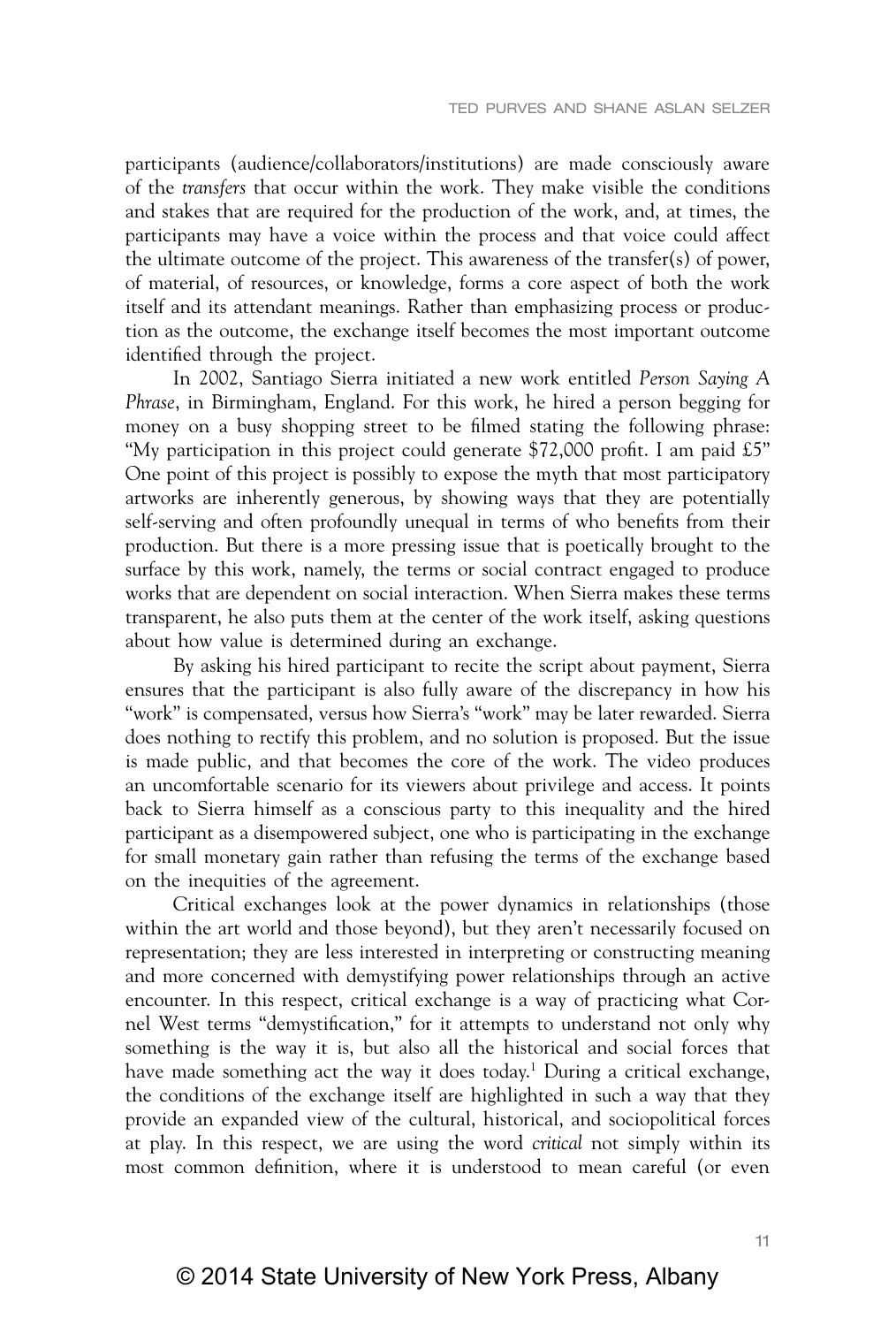disapproving) judgment or evaluation, but in its alternate definition, where the word critical describes a crucial juncture or turning point, a place where a situation or fact may suddenly change or transform.

# *You've Got Form*

Part of understanding how criticality operates within these projects comes from an understanding of the forms that these projects occupy. While it might sound somewhat traditionalist, when it comes to artworks, there is an integral relationship between form and content, and any assessment of a work's efficacy is incomplete if there is no acknowledgement of the form by which it manifested. That said, it's certainly the case that most, if not all, of the projects considered in this book do not manifest in forms that we would readily identify as artworks (e.g., there are few paintings and sculptures detailed in these pages). However, this does not mean that these works do not have form; rather, it means that we have to turn to other frameworks to understand the forms that they do have. This leads us to bring forward the concept of *social form*.

In his essay "The Problem of Sociology," the German-born philospher and sociologist Georg Simmel defined social form as the mode of interaction among individuals through (or in) the shape of which specific content achieves social reality. Simmel positioned these social forms as being distinct from social content, which is considered to be the interest, purpose, or motive of an interaction.<sup>2</sup> As such, a social form could be something like a street vendor's cart, a protest march, a meeting at work, a trade union, or a wedding. For the purposes of this book, the concept of social form has far-reaching implications, not simply because it extends a familiar art-historical concept of form to a large group of artists' projects that, at first glance, might not have an obvious form, but more importantly because the consideration of social forms gives us an added ability to talk about the mechanics of criticality that operates within these projects.

An example might serve at this point. Consider the work *Untitled (Beauty)* (1994), by the artist Rirkrit Tiravanija. For this project, the artist, and others, cooked Thai curries in the Jack Hanley Gallery of San Francisco for a month, and served them for free to anyone who came into the gallery. This work was one of a long series of such projects that Tiravanija performed in galleries during the early 1990s. Considered in terms of its basic content and its structure as a participatory artwork, *Untitled (Beauty)* and similar works by Tiravanija have been widely discussed within the field of art criticism as a utopian gesture. They are generally credited with carving out a convivial space in the gallery wherein participants were drawn together, lured by a free meal, and (together with the artist) generated an ongoing social space where their relations were both open to experience and also (due to the work's location in a gallery) "framed" as a social sculpture. However, when the work is considered in terms of social form, it is possible to read somewhat different meanings in the work.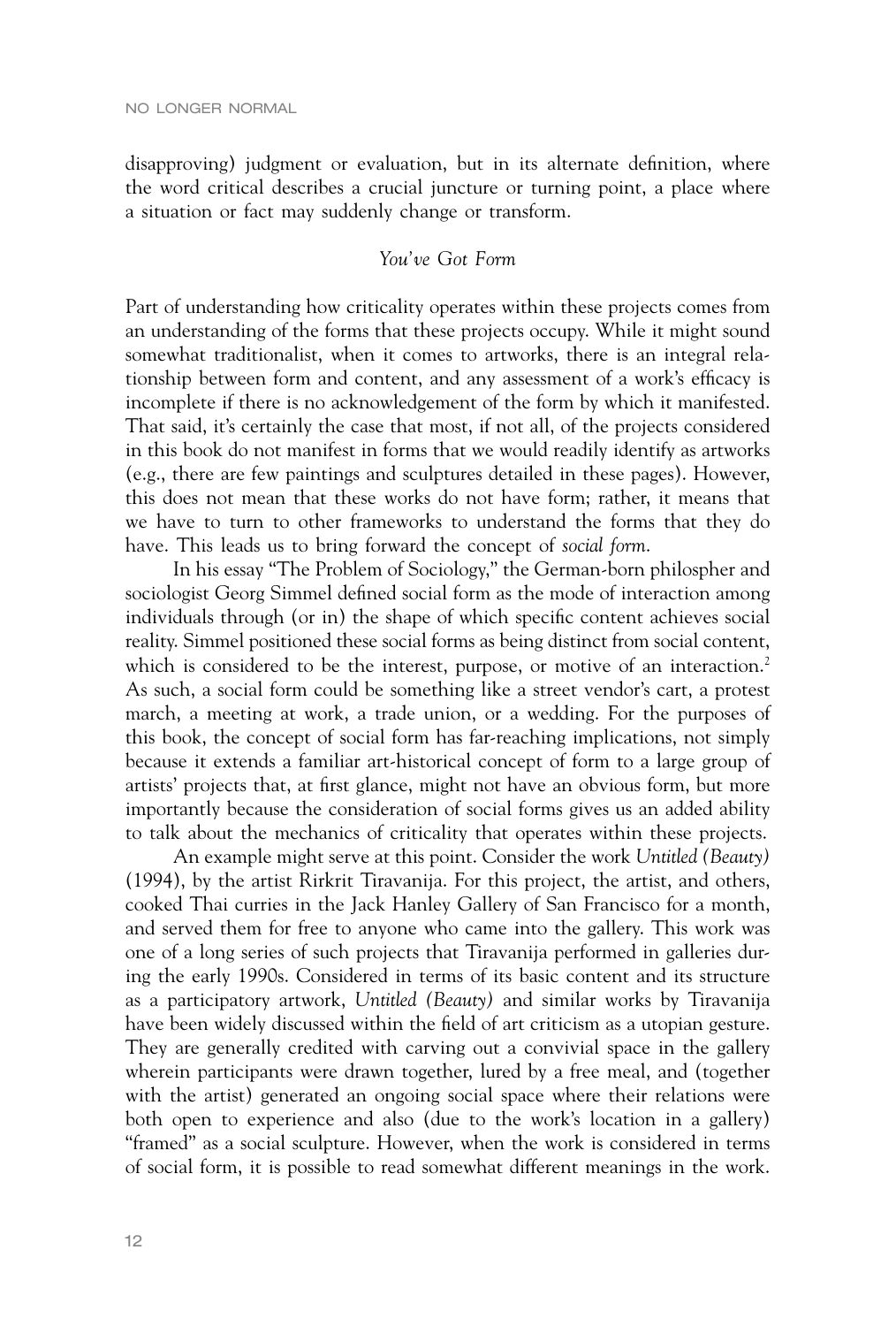Commercial art galleries, as social forms, can be thought of as a particular form of "shop." However, unlike most shops (where members of the public become customers or shoppers upon entering the shop, whether they actually purchase something or not), in most commercial art galleries, members of the public are not generally considered to be potential buyers of the wares that the gallery/shop is offering. If you work in a gallery, you quickly learn to call these people "visitors," such as you would have at a museum or a zoo. What happens within this space when there is no artwork on display, and the gallery is required, through the "rules" of the artwork that they have commissioned, to serve free food to those who come into the space? Of course many things can (and do) happen, but on a structural, or formal, level, the gallery is no longer able to treat these people simply as "visitors." You do not feed free meals to visitors, after all; such people are usually called guests. Through this sequence of modifications to the social form of the gallery, it is possible to see how critical relations arise: What changes for the worker in the gallery (who is now a host), and for the visitors (who are now guests)?

Centering the consideration of social projects from the vantage point of form shifts the central questions from ones centered on ideas of a project's meaning to a consideration of a project's capacity: How does it operate within the social world, and for whom? How does it interact with the surrounding social forms that form its immediate social context? What is the work's agency? After all, we do not encounter social forms in a vacuum—they are adjacent to (and interpenetrate) other social forms, as much as they are discrete unto themselves.

In a landscape of social forms, the recognition of the forms we are within are of ongoing importance. We enter someone's home for a dinner party as a guest. In the Tiravanija example *Untitled (Beauty),* we enter a gallery as a visitor who then is asked to become a guest by sitting down and being served a free meal. Both of these points of entry are something that we know almost sub-intellectually; they are parts of the world of social forms that we have been raised within, things that we have an almost inherent grasp of. This learned familiarity with social forms is, obviously, similar to the familiarity that we have with systems of economic exchange, as discussed in the first section of this essay.

While this brief discussion of social form has focused on the form of the gallery/shop, critical exchanges can occupy any number of social forms—from dinner parties to potlucks, from community meetings to online encounters, quite literally any social form wherein we would normally expect to find one or another system of exchange in play. When such social forms are taken up by artists and subsequently altered to achieve more idiosyncratic or subjective ends, it is possible to become disoriented, to have a moment of adjustment that requires a shift in thinking and reaction. It is in this moment of realignment that a possibility of critical exchange arises—where the form is seen not just for the moment when it is strange, but for all of the prior times we have entered it when it was "normal."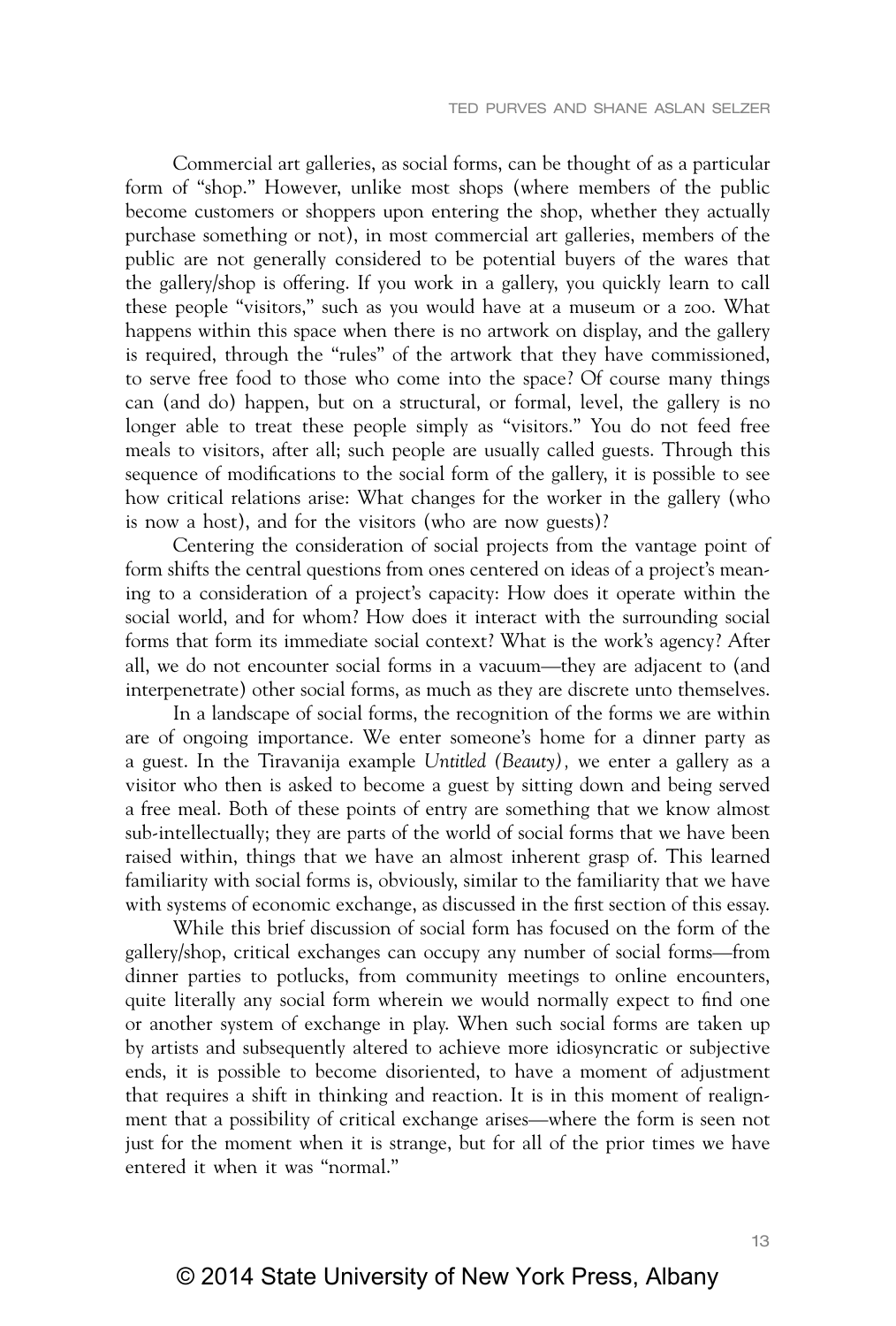## *+1 Add Friend*

At this point it is useful to look outward to the landscapes of exchange within which we, as a people, as societies, are living. As has been discussed, there is, in each of us, almost an inbuilt sense of order to the shifts in systems of exchange that we encounter as we go through our daily lives. But if we look back at the last twenty five years (which is roughly the timeframe for the projects that this volume considers) or even the last ten years (which is the amount of time that elapsed between the bulk of the writing in the first edition of this book and the present edition), it is clear that that the exchanges we live within on a daily basis aren't quite as ordered as they once were. They are no longer normal, and the ground under us has changed.

While exchange systems morph and evolve over time,<sup>3</sup> it is difficult not to look back over the periods of time covered by this book and imagine that the rate of evolution for economic systems has somehow had a finger pressed firmly on the fast-forward button, so fast that they seem to collapse into each other as each permutation is explored by global enterprise. It is this period that John Berger summarized (beautifully, as always) in his essay "Where Are We":

Might it not be better to see and declare that we are living through the most tyrannical—because the most pervasive—chaos that has ever existed? It's not easy to grasp the nature of the tyranny, for its power structure (ranging from the 200 largest multinational corporations to the Pentagon) is interlocking yet diffuse, dictatorial yet anonymous, ubiquitous yet placeless. It tyrannizes from offshore, not only in terms of Fiscal Law but in terms of any political control beyond its own. Its aim is to delocalize the entire world. Its ideological strategy . . . is to undermine the existent so that everything collapses into its special version of the virtual, from the realm of which—and this is the tyranny's credo—there will be a neverending source of profit.4

While details of this drastic shift are beyond the scope of this essay, a single example might serve as instructive. Ten years ago, at the time when we were writing the last edition, the world (or at least the digitally linked or "wired" world) was just beginning to glimpse what would come to be collectively called "Web 2.0," a nest of innovations that included social networking, free webmail, blogs, and photo-sharing. The first rush of the arrival of Web 2.0 could be seen in the emergence of user-driven websites such as YouTube, MySpace, Napster, and FlickrWeb, among other offerings. The basic idea of Web 2.0 represented not just a new mode of internet technology, it also represented a totally different outlook on how to harness creative energy to create meaningful (and meaningless) content. Unlike earlier websites, which created their content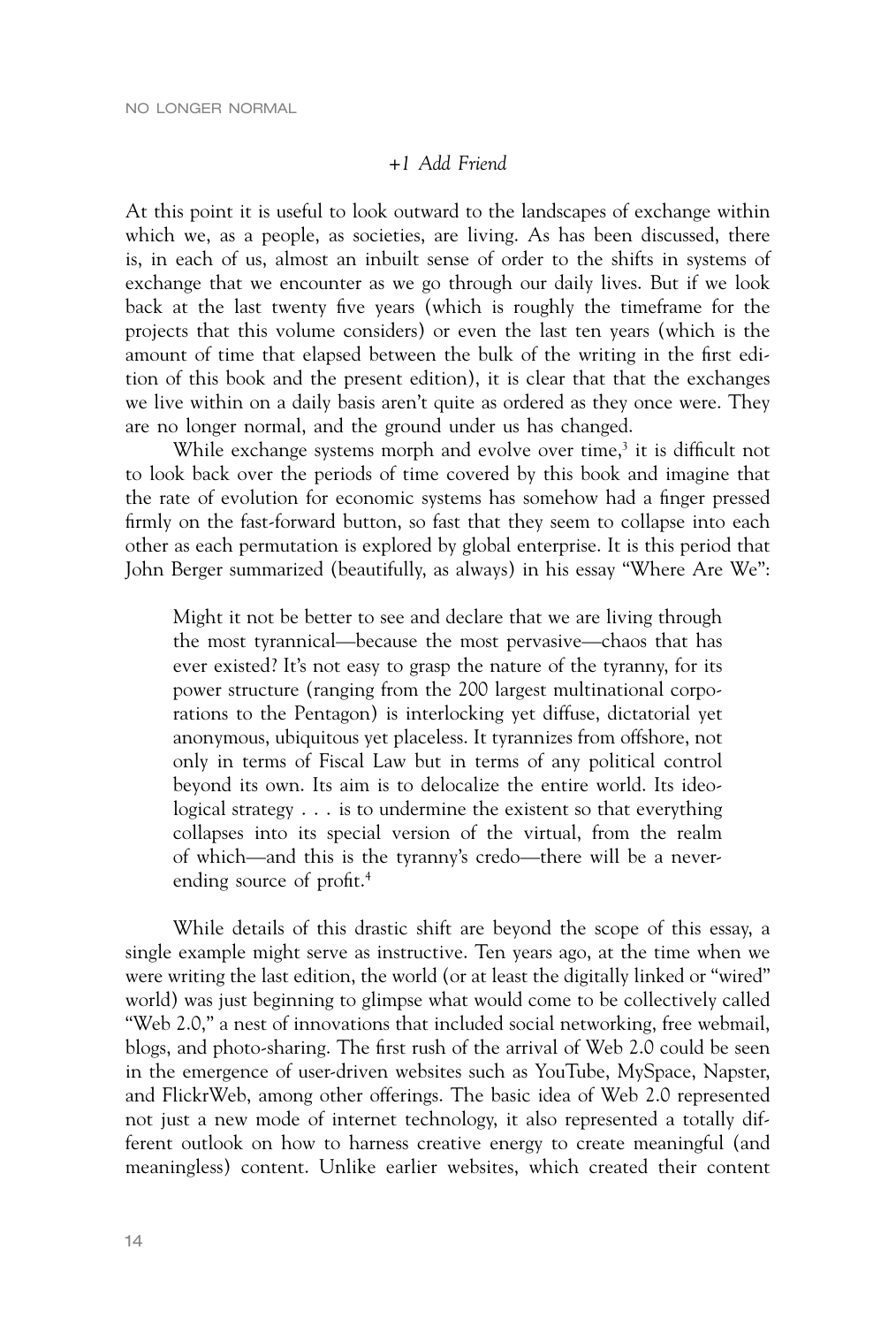"in-house" and then "uploaded" it to the web for people to see, these websites created a platform that grew somewhat organically, primarily using the creative energy of their users, who uploaded their own content at the same time they were seeing and reading content generated by others.<sup>5</sup>

This shift represented not just a break from a traditional model of producer and consumer; it also demonstrated an entirely different economic model for production, wherein content is produced entirely off of the creative surplus of the "wired" populace. Of course, the users of sites like Flickr and YouTube are (by and large) not paid for their creative efforts, and one of the initial notions around these sites is that they actually represented something of a high-tech version of a traditional economy, specifically a barter economy with a user-community at its heart. In this economy, users got free email, free access to a larger public, free opportunities to exchange thoughts and information, in exchange for which they supplied their creative energy (and watched a small amount of advertising that was placed on the sites) to generate both content and "traffic" (which was a tracking of how many visits a site had over the course of a day).

This system of production came to be called "crowdsourcing,"6 and it represented a significant innovation in terms of both exchange and creative production. This innovation was viewed with great optimism by the "wired" public, who invested these various platforms for user-interaction and exchange with a belief that they might create an almost global system of "free" personalized communication and information exchanges. However, within a few years, as one after another of the companies supporting this technology "went public" with multi-billion-dollar IPOs, many users realized the truth in what was quickly becoming a new maxim: When you get something for free, you are not the customer, you are the product.

Consider the example of Facebook. Launched in 2004, Facebook, initially offered a nominally free platform for college students to create an online representation of their social "self," where they could post pictures, communicate with friends, build networks, chat with each other, and share their lives, as well as their "likes." The site was gradually opened up to the general population and exploded in popularity. Over this same period, Facebook was collecting staggering amounts of data from all of its users, not just in terms of the content they uploaded, but also information on what other websites they visited, what they might buy or look at after they left. In May of 2012, Facebook went public, trading about 490 million shares in its first day, and raising sixteen billion dollars for the company. What is particularly instructive about this for the purposes of this essay is not simply the staggering amount of capital that was raised, primarily through monetizing the digital production of billions of social exchanges (which were by and large not created for any form of monetary payment); the thing to note is that this public offering completed a transfer of the product of one economic system (information and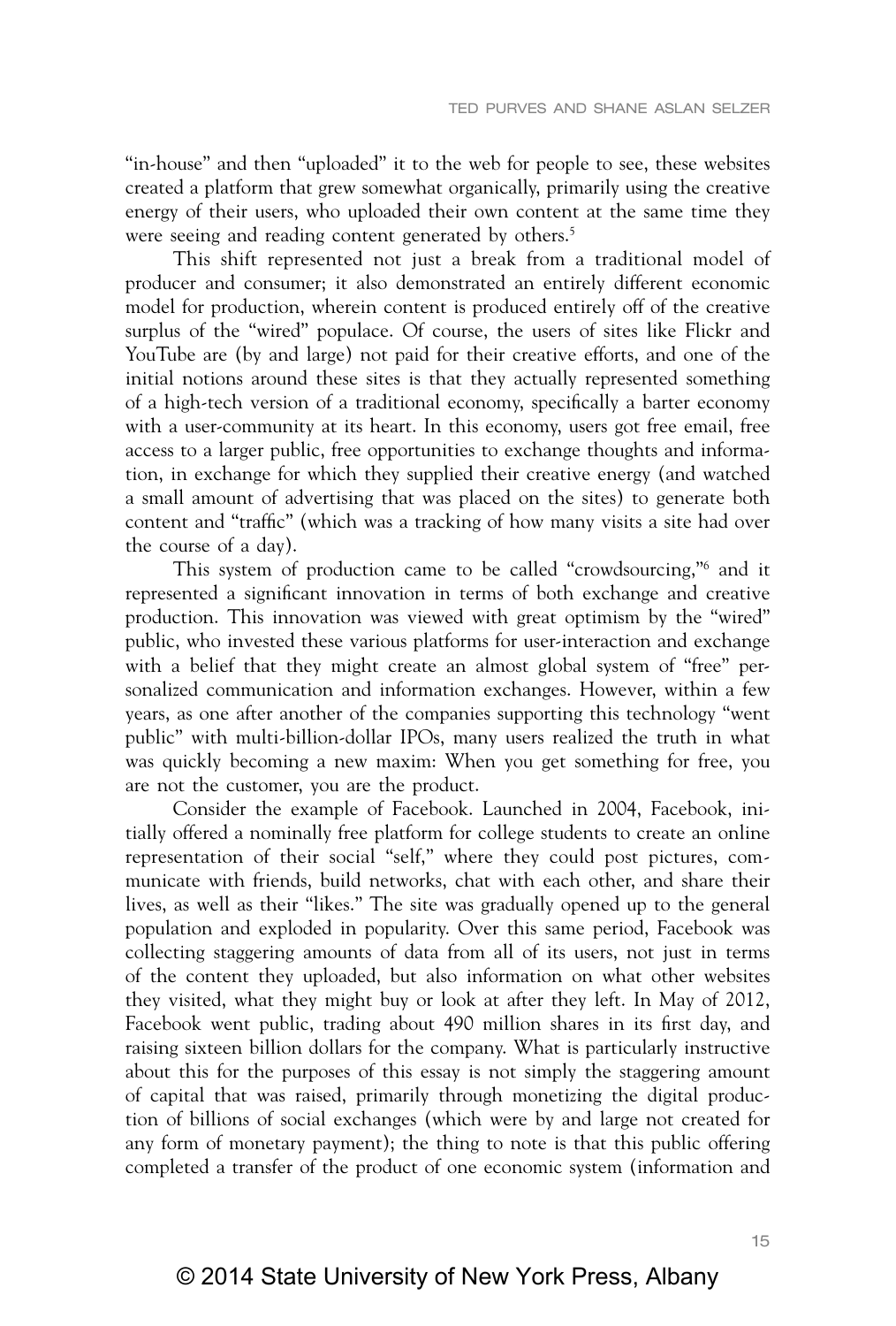content arising from the social economy of Internet users) into another (the monetized information capital). All of those discrete and personal likes, all of the friendings and unfriendings, all of the shared photos and games of Scrabble spawned countless shares of Facebook stock.<sup>7</sup>

There remain, however, signs that this collapse between systems (and cultures) of exchange does not simply collapse in one direction. For example, one of the more interesting aspects of this new economy that converts crowdsourced content into data for advertising and marketing is that, despite the disparity between the gift economy of its producers and the monetizing power of its owners, it must still (somewhat) rely on open access to continue to make profits. New veins of information must be continually laid down, like sediment, into the oceanic server farms that underlie the information economy, from where it can be productively mined for yet more data. This has created a situation where continuous need for content is turned to surprising (and startling) ends. One can spend an hour on YouTube and see, literally, almost anything. Homemade videos of cats sleeping are only a single click away from a political rant filmed in a bedroom in Holland or an illegal upload of a Bollywood drama.

A more dramatic and visible example of the forces at play in this situation was seen in early 2010, when the "Arab Spring" protests, fueled in part by tactical use of Facebook and Twitter, spread across a dozen countries in the Middle East and North Africa. In many cases, these new social media platforms were used to facilitate, very quickly and on a mass scale, a "low-tech" strategy that has served the masses for centuries: gather in great numbers in a public place and refuse to leave until someone in power responds. In the fall of 2011, Occupy Wall Street, a viral, populist array of long-term protests that emerged in many cities across the United States in the midst of an ongoing recession, took many organizing cues from the disparate revolutions of the Arab Spring, using a similar formula of combining sophisticated communications with persistent, physical intransigence. In the Greater New York area, the network of protestors and the communication strategies that linked them were reorganized as Occupy Sandy in order to put to use the organization and distribution tactics employed during the Occupy Wall Street protests in the wake of a natural disaster, Hurricane Sandy, which struck the area in the fall of 2012. Again, a mix of high-tech and age-old strategies was found to be effective. Occupy Sandy was able to network with local churches to help them function as distribution hubs,<sup>8</sup> and was able to harness the ingenuity of texting, cellphone cameras, and Twitter to act as contemporary versions of SOS signals.

## *Horizon*

While it is important to look at the forces at play in this collapsing realm of exchanges and economies, it is naive to imagine that artists' tactical uses of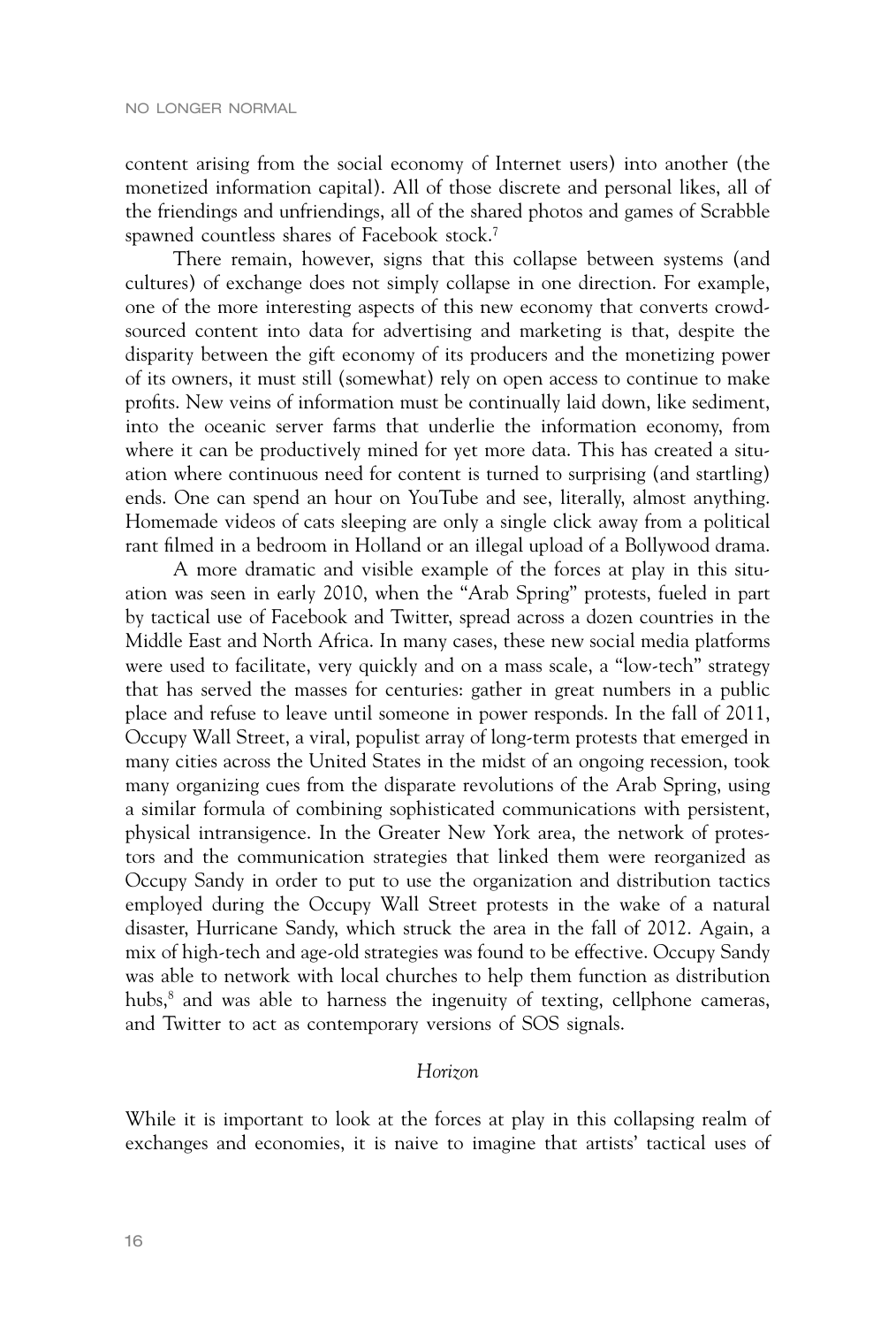critical exchanges will "solve" the problems that have arisen, or redress the mendacity that lies behind them. Nonetheless, they remain full of possibility. Learning how to speak about the times we are living through is vital. In his essay "The Subject and Power," Michel Foucault wrote: "Maybe the most certain of all philosophical problems is the problem of the present time and of *what we are* in this very moment." This sentence builds upon his reading of a question raised by Kant almost two hundred years prior, "Was Heist Auflklarung?" which Foucault elaborated to mean, "What is going on just now? What is happening to us? What is this world, this period, this precise moment in which we are living?"9

One of most pressing tasks is for us to understand *how we are* (and *who we are*) within these hyperglobalized realms of exchange. If the projects in this book can be seen as critical exchanges, and we can see this process of critical exchange being furthered by tactical uses of existing social forms, there is then a substantial framework in place to understand how their criticality has an integral relationship to the social and economic world that forms their context. There is the possibility that they can slow down a moment of exchange long enough for us not just to see it fully, but to ask *why*. Why am I giving this away, what is the encounter that forms this moment? It is more than possible that this slowing, this consideration, can form a benchmark from which we navigate our way . . . somewhere. To home. To market. To dinner.

#### *Notes*

1. West considered the practice of demystification to be a more forceful (and, in his view, prophetic) mode of critical practice, one that not simply deconstructs but builds a framework for future action. See "The New Politics of Cultural Difference" in *The Cornel West Reader* (New York: Basic Civitas Books, 1999).

2. For a thorough introduction to Georg Simmel, readers are directed to Georg Simmel, *On Individuality and Social Forms*, ed. Donald Levine (Chicago: University of Chicago Press, 1971).

3. This morphing over time is one of the central questions addressed by Marcel Mauss in his landmark book *The Gift*. For more on the historical evolution of exchange systems, readers are directed to chapter three of this volume.

4. John Berger, "Where Are We," from David Levi Strauss, *Between the Eyes: Essays on Photography and Politics* (New York: Aperture Books, 2003).

5. By most accounts, the term Web 2.0 appeared in Darcy DiNucci's article "Fragmented Future," *Print* 53.4 (January 1999), 32.

6. Interestingly, the term *crowdsourcing* was coined largely as a play on a much more negative word, *outsourcing*, which was a term used by corporations to describe the process by which they got rid of their workers as employees and formed one of the primary modes of globalized capitalism.

7. As we write this, at market close today, January 30, 2013, each share is worth \$31.64.